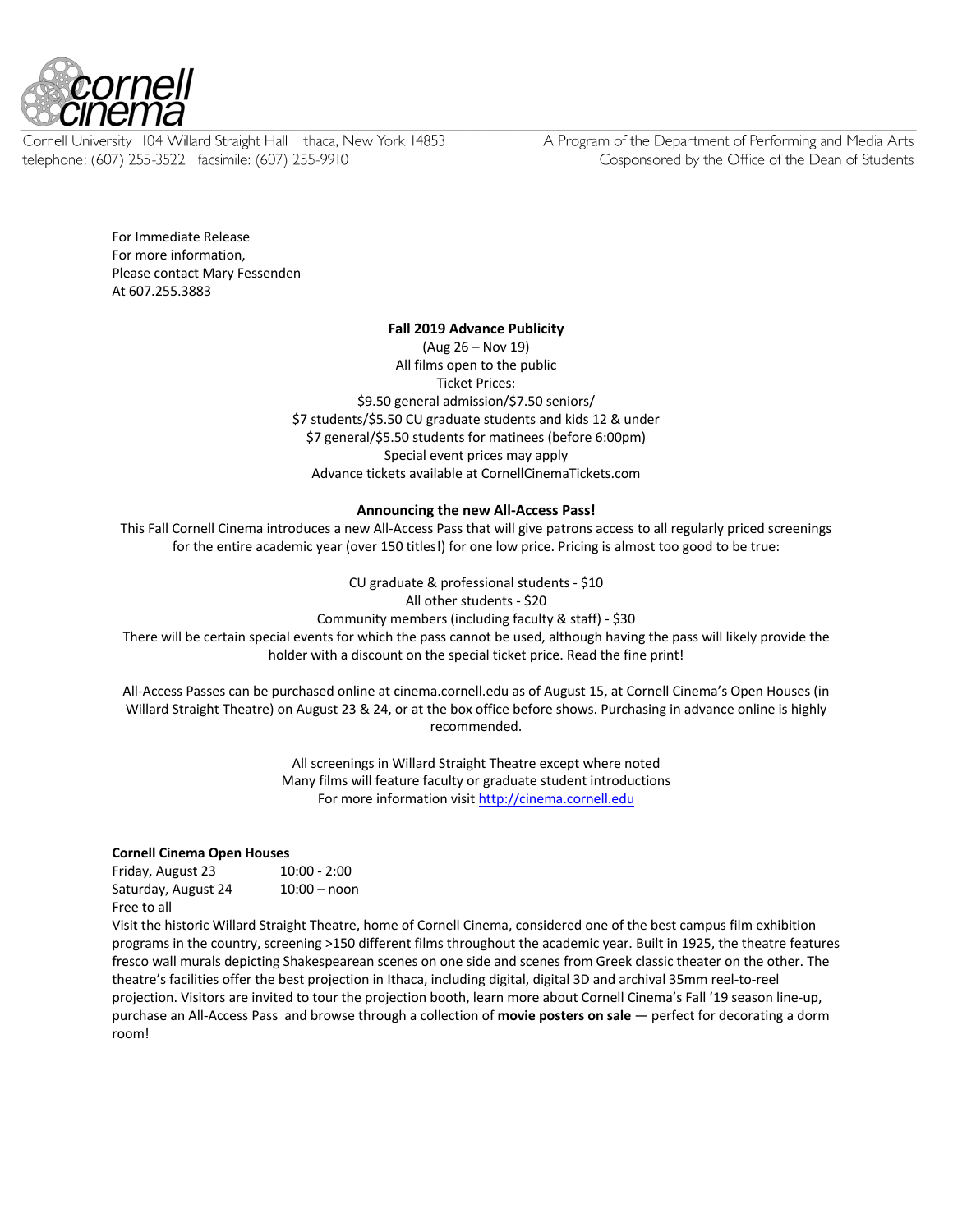## **An Orientation to Cornell Cinema**

Monday, August 26 6:45 Free to all

Cornell Cinema is considered one of the best campus film exhibition programs in the country and you can find out why tonight. Munch on FREE popcorn, watch a slew of coming attractions trailers, find out how you can become involved, tour the projection booth & see how classic 35mm film projectors work, and win door prizes (including movie passes, posters and t-shirts)! All are welcome!

1 hr 20 min

## **Citizen Kane**

Monday, August 26 9:00 Free to new students Wednesday, August 28 6:45 Free to new students 1941 > USA > Directed by Orson Welles

With Orson Welles, Joseph Cotten

At the top of most "Best Movies of All Time" lists, **Citizen Kane** is modelled on the life of newspaper magnate William Randolph Hearst. Its attack on the American archetype of the self-made millionaire remains as fresh today as its stunning cinematography and the epic performance by Welles in the title role. A must-see for all film lovers. Shown in a 35mm film print. Cosponsored by the Orientation Steering Committee. 1 hr 59 min

**Howl's Moving Castle**

Tuesday, August 27 6:45 Free to new students Wednesday, August 28 9:45 Free to new students 2004 > Japan > Directed by Hayao Miyazaki

With Chieko Baiso, Takuya Kimura

Miyazaki's third masterpiece in a row following **Princess Mononoke** and **Spirited Away**, is an eye-popping allegory about war and its costs. Cosponsored by the Orientation Steering Committee. Subtitled. More at gkids.com/films/howlsmoving-castle

1 hr 59 min

#### **Booksmart**

Tuesday, August 27 9:45 Free to new students Saturday, August 31 7:00 Sunday, September 1 7:00 2019 > USA > Directed by Olivia Wilde

With Beanie Feldstein, Kaitlyn Dever, Jessica Williams, Lisa Kudrow

This hilarious, coming-of-age teen comedy stars Beanie Feldstein (Saoirse Ronan's BFF in **Lady Bird**) and Kaitlyn Dever as straight-A, play-by-the-rules besties who embark on a wild last night of high school after discovering that their partying classmates all got into top-notch schools too, despite their antics. "... a riotous, candy-colored celebration of sisterhood." (*IndieWire*) Cosponsored by the Orientation Steering Committee. More at annapurna.pictures/films/booksmart 1 hr 42 min

#### *Ithaca Premiere*

#### **The River and the Wall**

Thursday, August 29 6:45 Free to new students

2019 > USA > Directed by Ben Masters

With Heather Mackey '10, Ben Masters, Filipe Deandrade, Austin Alvarado, Jay Kleberg

This spectacularly photographed documentary follows five friends on an immersive adventure through the unknown wilds of the Texas borderlands as they travel 1200 miles from El Paso to the Gulf of Mexico on horses, mountain bikes, and canoes. They set out to document the borderlands and explore the potential impacts of a border wall on the natural environment, but as the wilderness gives way to the more populated and heavily trafficked areas, they come face-to-face with the human side of the immigration debate. Cornell alum Heather Mackey '10, who earned her BS in Ecology and Evolutionary Biology, is one of the adventurers. Cosponsored by the Orientation Steering Committee. More at theriverandthewall.com

1 hr 49 min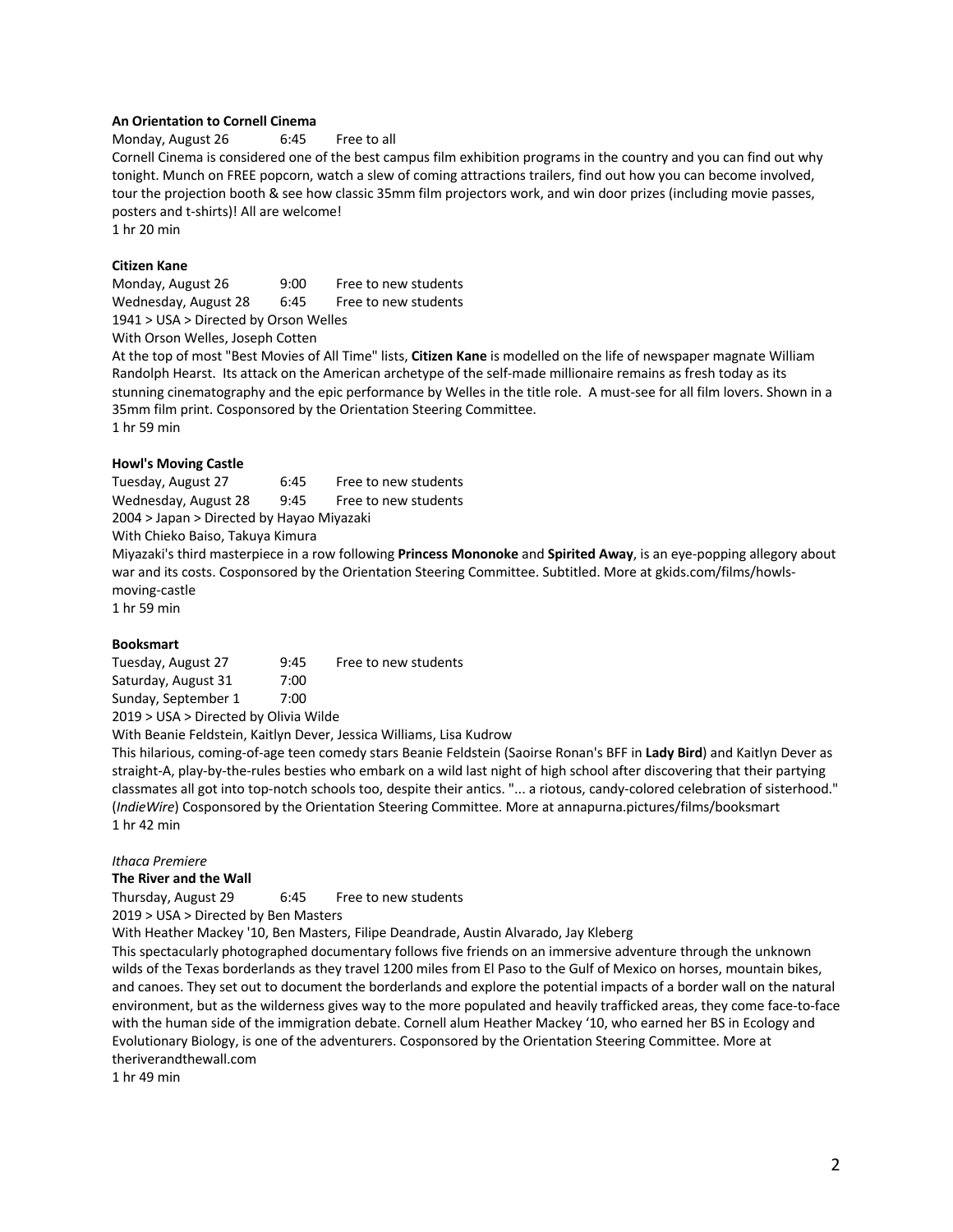# **Us**

Thursday, August 29 9:45 Free to new students Saturday, August 31 9:25

2019 > USA > Directed by Jordan Peele

With Lupito Nyong'o, Elisabeth Moss, Winston Duke

Peele's follow-up to **Get Out** is "a brilliant home-invasion thriller laced with cultural reference points stretching back to the late '80s, and a smorgasbord of first-rate visceral cinematic scares." (*IndieWire*) Cosponsored by the Orientation Steering Committee. More at uphe.com/movies/us

1 hr 56 min

## **Spider-Man: Into the Spider-Verse** (3D)

Friday, August 30 7:00 Free to all CU Students 2018 > USA > Directed by Bob Persichetti, Peter Ramsey, Rodney Rothman

With Shameik Moore, Jake Johnson, Hailee Steinfeld, Mahershala Ali

Miles Morales becomes the Spider-Man of his reality and crosses paths with his counterparts from other dimensions to stop a threat to all reality. "It's terrific – a quick-witted entertainment, daring and familiar by turns, that also proves to be sweet, serious and irreverent in all the right doses." (Justin Chang, *Variety*) Winner of the 2018 Oscar for Best Animated Feature. Cornell alum Christina Steinberg '88 was one of the film's producers. Sponsored by the Welcome Weekend Committee. More at intothespiderverse.movie 1 hr 57 min

# **Captain Marvel**

Friday, August 30 9:45 Free to all CU Students 2019 > USA > Directed by Anna Boden & Ryan Fleck With Brie Larson, Samuel L. Jackson

Complete with mind-boggling plot twists, a scene-stealing friendly feline, '90s nostalgia, humor and a knock-out performance by Brie Larson, **Captain Marvel** is "hugely entertaining." (*LA Times*) Cornell linguistics doctoral students Ryan Hearn and Joseph Rhyne created the alien language Torfan that is used in the film! Sponsored by the Welcome Weekend Committee. More at marvel.com/movies/captain-marvel 2 hrs 3 min

#### **Hyenas**

Tuesday, September 3 7:00 1992 > Senegal > Directed by Djibril Diop Mambéty With Mansour Diouf, Ami Diakhate, Faly Gueye Acclaimed director Djibril Diop Mambéty's wicked and witty re-telling of Durrenmatt's The Visit in a dusty and impoverished African village. A cornerstone work in African cinema. New 2K Restoration. Subtitled. More at pictures.metrograph.com/in-theaters/hyenas 1 hr 50 min

# *Ithaca Premiere*

**The Citizen**

Wednesday, September 4 7:00 2017 > Hungary > Directed by Roland Vranik With Cake-Baly Marcelo, Agnes Mahr

Wilson is an affable political refugee from Guinea-Bissau who works in Budapest and develops a relationship with the tutor who is helping him study to attain Hungarian citizenship, but his priorities change after an Iranian woman, whose only hope to avoid deportation is to marry a Hungarian citizen, arrives on his doorstep. Subtitled. More at africanfilm.com/TheCitizen.html

1 hr 49 min

*Ithaca Premiere* **Honeyland** Thursday, September 5 7:00 Sunday, September 8 5:00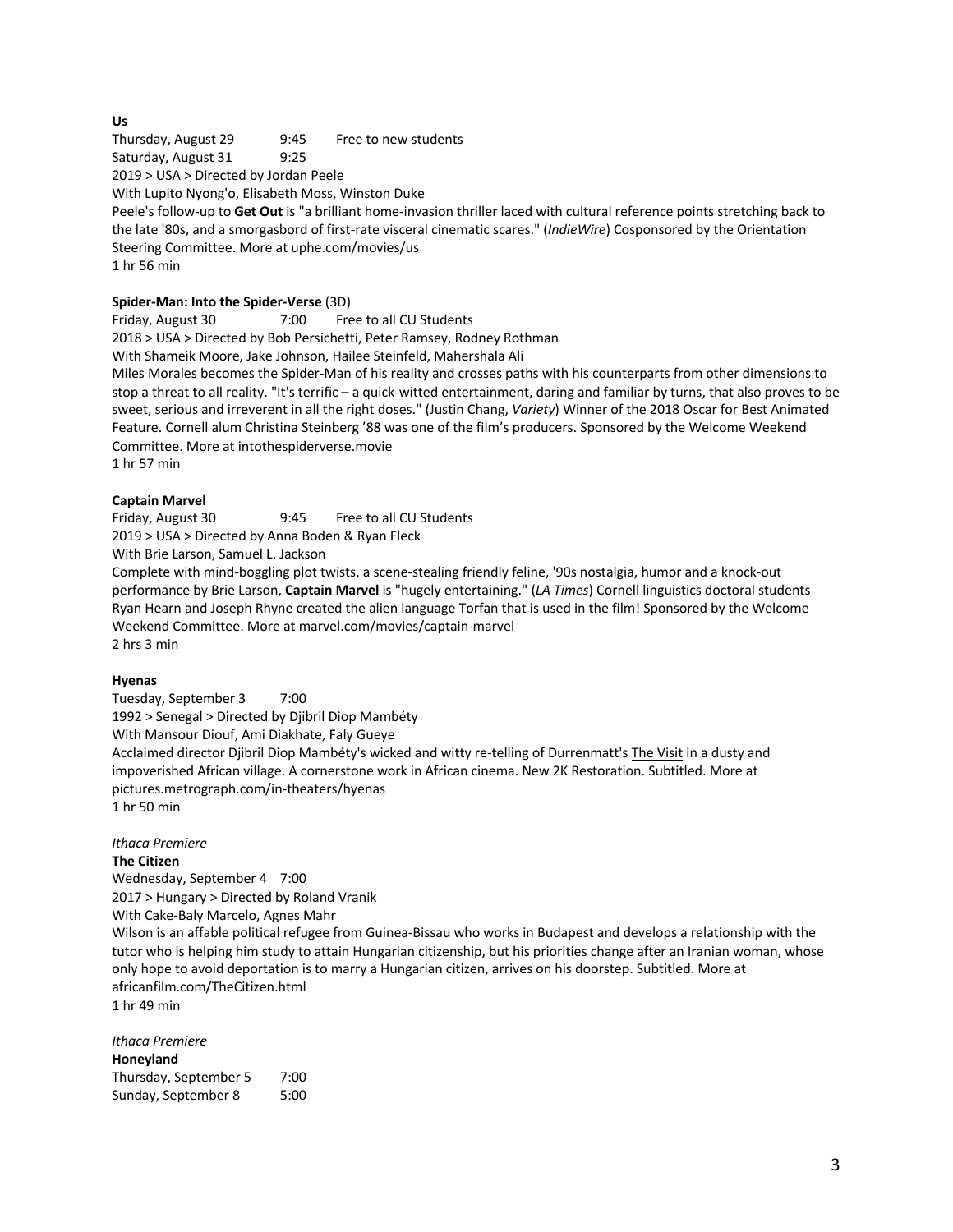2019 > North Macedonia > Directed by Tamara Kotevska, Ljubomir Stefanov

With Hatidze Muratova

Hatidze lives with her ailing mother in the mountains of North Macedonia, making a living cultivating honey using ancient beekeeping traditions. When an unruly family moves in next door, what at first seems like a balm for her solitude becomes a source of tension as they, too, want to practice beekeeping, while disregarding her advice. The most awarded film at the 2019 Sundance Film Festival. Subtitled. More at honeylandfilm.com 1 hr 27 min

# **Rashomon**

Thursday, September 5 9:00 1950 > Japan > Directed by Akira Kurosawa

With Toshiro Mifune, Machiko Kyo

This is the film which, more than any other, opened up the West to Japanese cinema after it deservedly won the Grand Prize at the Venice Film Festival. The story of a rape/murder in ninth-century Kyoto is told from four points of view: the rapist, the woman, her murdered husband speaking from beyond the grave, and a woodcutter who witnessed the crime. The film is based on stories by Ryunosuke Akutagawa but achieves a perfection on film that is entirely its own. Subtitled. More at janusfilms.com/kurosawa

1 hr 23 min

# **Ramen Shop**

Friday, September 6 7:00

2018 > Singapore/Japan/France > Directed by Eric Khoo

With Tsuyoshi Ihara, Takumi Saitoh, Seiko Matsuda

On his father's death, Masato leaves their family's Ramen shop in Japan to find out the secrets of both his family's cooking and their marriage back in his father's homeland, Singapore, and learn of the horrors of the years Japan occupied the island. "...an expression of authentic passion, the kind fostered by abiding connections not simply to food but to the people, places and times food recalls [and]...a bright and airy melodrama that cuts between the present...and the past." (*Paste Magazine*) Subtitled. More at strandreleasing.com/films/ramen-shop 1 hr 29 min

# **Rocketman**

Friday, September 6 9:00 Saturday, September 7 9:45 2019 > UK/USA/Canada > Directed by Dexter Fletcher

With Taron Egerton, Jamie Bell, Richard Madden

In this fantasy bio-pic musical, "during Elton John's triumphant debut at Los Angeles' famed Troubadour, as John blasts out 'Crocodile Rock,' gravity ceases to exist as he and the crowd start floating toward the ceiling....But beyond the fantastical presentation of the film, it almost reads like a love letter from John [Taron Egerton] to his longtime collaborator, Bernie Taupin (Jamie Bell)." (*Uproxx*) More at paramount.com/movies/Rocketman 2 hrs 1 min

# *Ithaca Premiere*

**Ash is Purest White**

Saturday, September 7 7:00 Sunday, September 8 7:00 2018 > China > Directed by Zhangke Jia

With Tao Zhao, Fan Liao, Yi'nan Diao

Qiao is in love with Bin, a local mobster. During a fight between rival gangs, she fires a gun to protect him. Qiao gets five years in prison for this act of loyalty. Upon her release, she goes looking for Bin to pick up where they left off. Subtitled. More at ashispurestwhitemovie.com

2 hrs 21 min

*Ithaca Premiere* **True Blue** (Neeli Raag) Monday, September 9 7:00 FREE w/filmmaker Swati Dandekar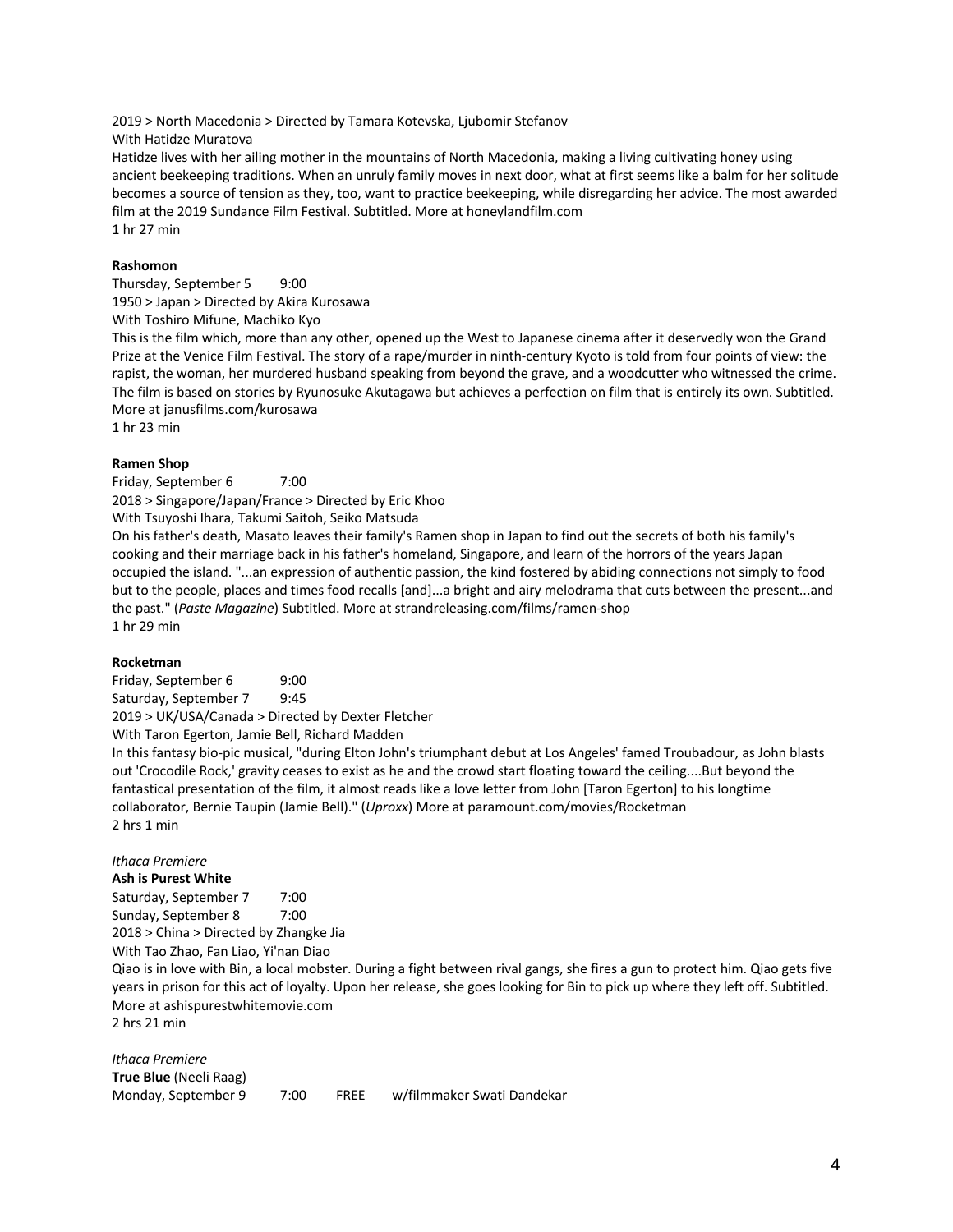#### 2018 > India > Directed by Swati Dandekar

This is the story of indigo, India's most precious natural dye, which was lost to the events and processes of history. A century later, as the world begins to seek natural dyes once more, it is back in the spotlight. Sponsored by the South Asia Program. Subtitled. More at mumbaifilmfestival.com/programmeDetail/455 1 hr 25 min

# *Ithaca Premiere*

#### **Cowjews and Indians**

Tuesday, September 10 7:00 FREE w/filmmaker Marc Halberstadt 2013 > USA > Directed by Marc Halberstadt Filmmaker Halberstadt relates Jewish land claims with Native American land claims in this provocative, wacky documentary. Subtitled. More at cowjewsandindians.com 1 hr 30 min

#### *Ithaca Premiere*

#### **Island of the Hungry Ghosts**

Wednesday, September 11 7:00

2018 > Australia > Directed by Gabrielle Brady

On an isolated island in the Indian Ocean, land crabs migrate in the millions from the jungle to the sea. The same jungle hides a high-security Australian detention center where thousands of asylum seekers have been locked away indefinitely. Their only connection to the outside world is trauma counsellor Poh Lin Lee. "Filmmaker Gabrielle Brady tells a powerful and moving story from inside Australia's Guantanamo... A fierce, valuable, compassionate film." (*The Guardian*) Subtitled. More at christmasislandfilm.com

1 hr 34 min

## **Toni Morrison: The Pieces I Am**

Thursday, September 12 6:45 Sunday, September 15 5:00 2019 > USA > Directed by Timothy Greenfield-Sande

With Toni Morrison, Hilton Als, Oprah Winfrey

"From her childhood in the steel town of Lorain, Ohio to '70s-era book tours with Muhammad Ali, from the front lines with Angela Davis to her own riverfront writing room, Toni Morrison [Cornell alum, MA '55] leads an assembly of her peers, critics and colleagues on an exploration of race, America, history and the human condition as seen through the prism of her own literature." (*tonimorrisonfilm.com*) More at tonimorrisonfilm.com 2 hrs

#### **The Dead Don't Die**

Thursday, September 12 9:30 Friday, September 13 9:00 Saturday, September 14 9:30 2019 > USA > Directed by Jim Jarmusch With Bill Murray, Adam Driver, Chloë Sevigny

This wry comedy in which the dead walk the earth after corporations engage in "polar fracking" is filled with knowing winks to the conventions of the horror genre, taking potshots at everything from racist rightwingers, to hipsters from Cleveland, the scientific gobbledygook in movies, and even Jarmusch's own filmography. More at focusfeatures.com/article/the-dead-dont-die

1 hr 44 min

#### *Ithaca Premiere* **Bauhaus Spirit: 100 Years of Bauhaus**

Friday, September 13 7:00

2018 > Germany > Directed by Niels Bolbrinker and Thomas Tielsch

Chronicling the history and legacy of the Bauhaus school, which taught modernist and expressionist art and architecture from 1919 to 1933, **Bauhaus Spirit** gives a glimpse of how the ideas of founder Walter Gropius have influenced contemporary design, culture, education and art. "**Bauhaus Spirit** is a wonderful celebration of the history from which it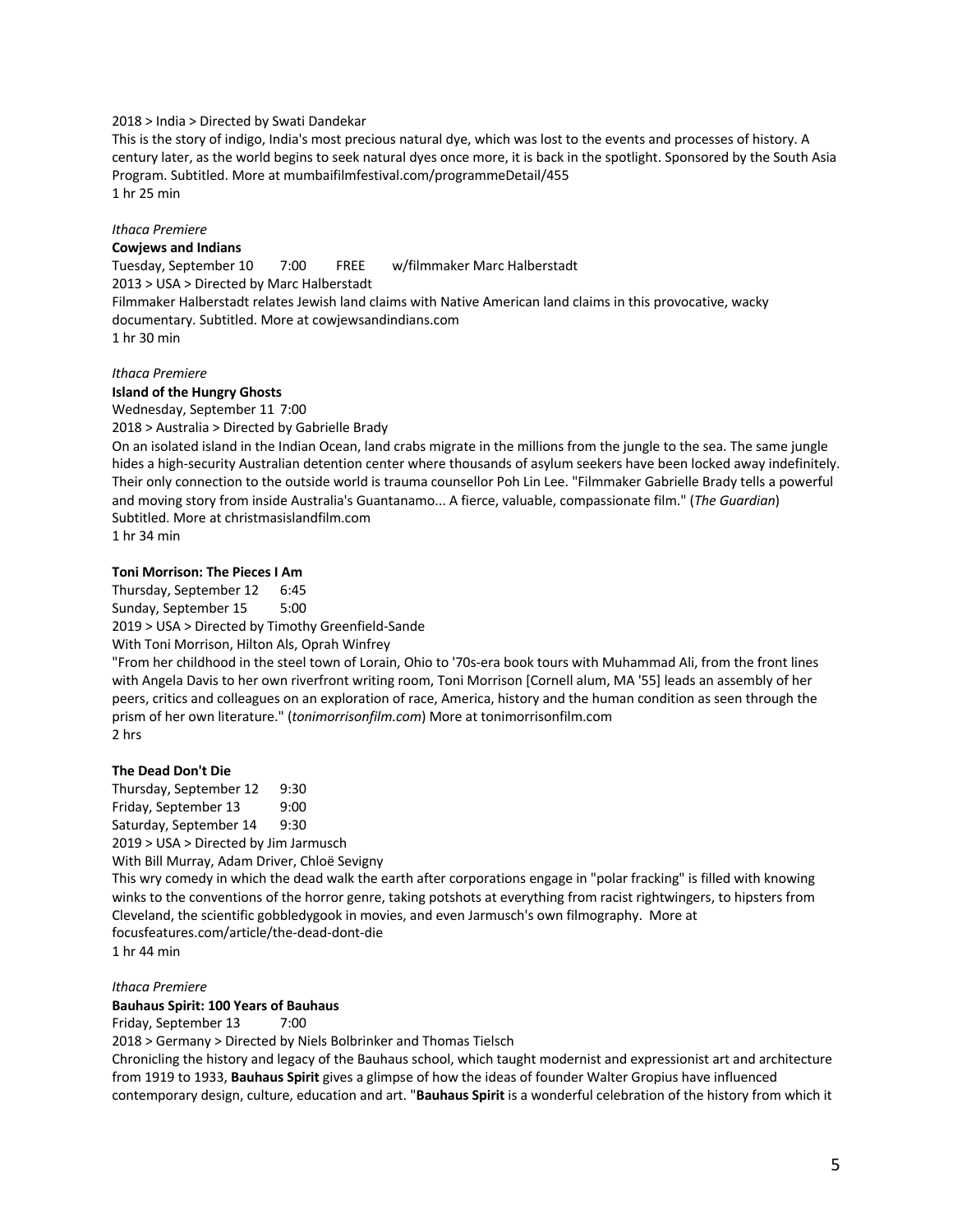came and the product of all it wrought." (*Santa Fe Reporter*) Cosponsored with the Dept. of Architecture. Subtitled. More at icarusfilms.com/if-bau 1 hr 30 min

*Ithaca Premiere*

**Asako I & II**

Saturday, September 14 7:00 Sunday, September 15 7:30 2018 > Japan > Directed by Ryûsuke Hamaguchi With Masahiro Higashide, Erika Karata, Sairi Itô

Asako lives in Osaka. She falls in love with Baku, a free-spirit. One day, Baku suddenly disappears. Two years later, Asako now lives in Tokyo and meets Ryohei. He looks just like Baku, but has a completely different personality. "At heart, this is a film about looking for the past in the present, and about how hard it can be to shake that impulse." (*AV Club*) Subtitled. More at grasshopperfilm.com/film/asako

1 hr 59 min

## *Ithaca Premiere*

#### **Toward North: Central American Shorts**

Tuesday, September 17 6:00 FREE 2017/18 > USA > Directed by Joshua Bennett & others

Two shorts about gang violence in El Salvador & Mexico, respectively, and those seeking asylum in the U.S. because of it. In **Los Comandos** we meet a young emergency responder who wrestles with whether to leave El Salvador after a friend is killed. In **Towards North** we meet a mother & daughter seeking refuge from violence in a tiny refugee shelter in Tapachula, Mexico. Subtitled. More at Humanityonthemove.org 48 min

*Ithaca Premiere*

#### **Eldorado**

Tuesday, September 17 7:00

2018 > Switzerland > Directed by Markus Imhoof

The film draws inspiration from Academy Award nominee Markus Imhoof's personal childhood relationship with a young Italian girl during the aftermath of World War II. His Swiss family took her in as a refugee, but she was ultimately sent back to Italy. Imhoof delves into this life-changing experience of personal loss, and highlights parallels with the today's refugee crisis – the largest mass displacement of people since WWII. Subtitled. More at kinolorber.com/film/eldorado 1 hr 30 min

## *Ithaca Premiere*

## **The Sun Island**

Wednesday, September 18 7:00 FREE w/filmmaker Thomas Elsaesser 2017 > Germany > Directed by Thomas Elsaesser

An essay film and family history using home movies, photographs and interviews to document a historic love triangle among German architects in Frankfurt and Berlin during the first part of the 20th century made by noted Dutch film historian Thomas Elsaesser. Cosponsored with the Departments of German Studies & PMA, Cornell Media Studies, Institute for German Cultural Studies and the Society for the Humanities. Subtitled. More at sunislandfilm.com 1 hr 29 min

# *Ithaca Premiere*

#### **The Proposal**

Thursday, September 19 7:00 w/post-screening Q & A via Skype with filmmaker Jill Magid '95 2019 > USA > Directed by Jill Magid '95

Known as "the artist among architects," Luis Barragán is among the world's most celebrated architects of the 20th century. Upon his death in 1988, much of his work was locked away in a Swiss bunker, hidden from the world's view. In an attempt to resurrect Barragan's life and art, boundary redefining artist Jill Magid creates a daring proposition that becomes a fascinating artwork in itself - a high-wire act of negotiation that explores how far an artist will go to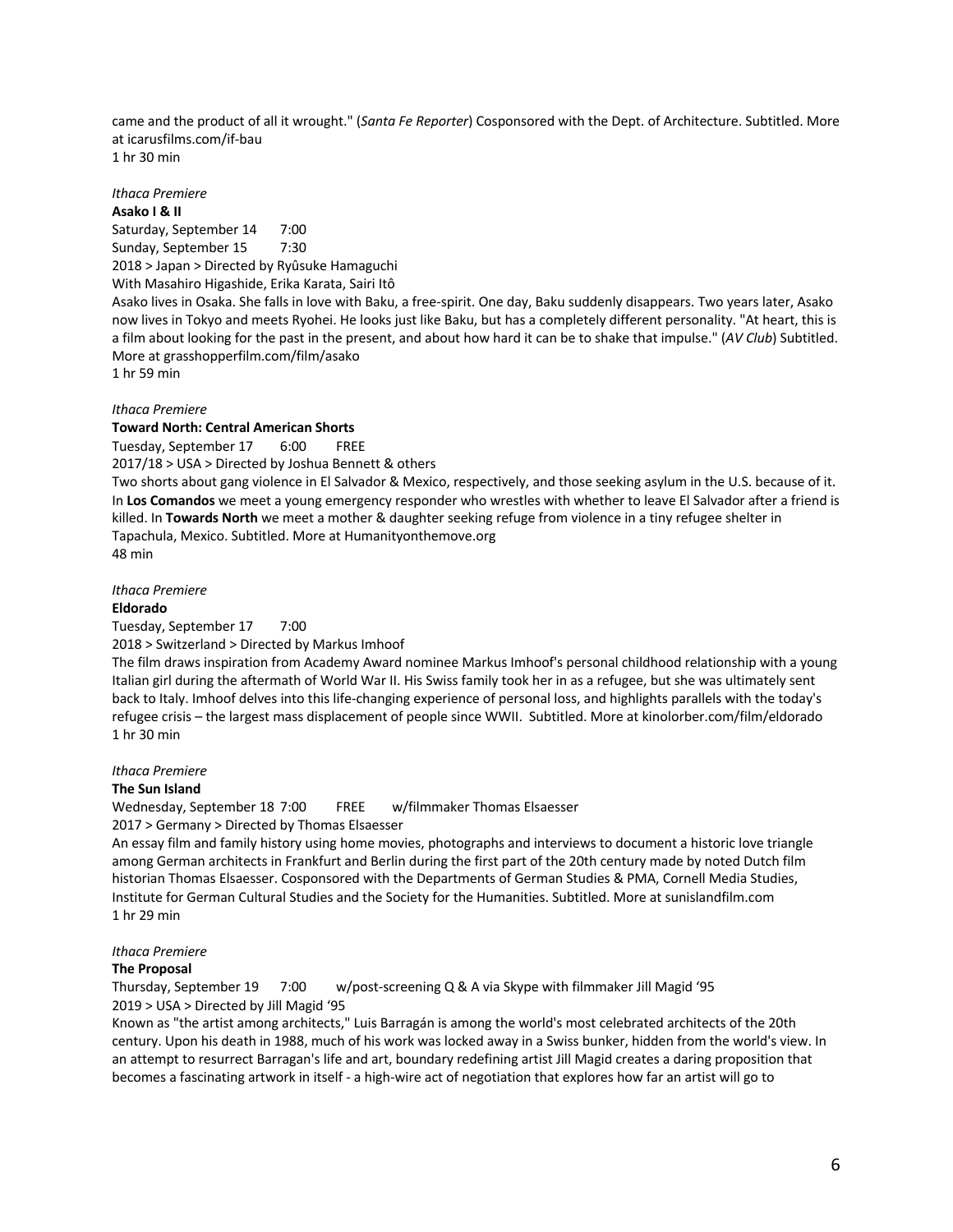democratize access to art. Cornell alum Jill Magid is a graduate of the College of AAP. Cosponsored with the College of AAP and LASP. More at theproposal.oscilloscope.net 1 hr 26 min

## **Late Spring**

Thursday, September 19 9:45 Sunday, September 22 5:00 1949 > Japan > Directed by Yasujiro Ozu With Chishû Ryû, Setsuko Hara, Yumeji Tsukioka A widowed professor lives with his doting and dutiful daughter. He worries that she will never marry and move on, so pretends that he is himself considering a new marriage in order to prompt her to take seriously the suitors he introduces her to. Subtitled. More at janusfilms.com/films/1045 1 hr 48 min

*Ithaca Premiere*

#### **Styx**

Friday, September 20 7:00 2018 > Germany/Austria > Directed by Wolfgang Fischer With Susanne Wolff, Gedion Oduor Wekesa, Kelvin Mutuku Ndinda An ER doctor embarks on a solo sailing trip to Ascension Island and comes across a sinking boat of refugees. "A blunt, breathless, and astoundingly unsentimental morality play that's told with the intensity of a ticking-clock thriller, Wolfgang Fischer's Styx is every bit as ominous as its title suggests, and far less fanciful. ...this tight sailor's knot of a movie offers a cold look at the broken math of the ongoing refugee crisis." (*IndieWire*) Subtitled. More at filmmovement.com/theatrical/film/styx 1 hr 34 min

#### **Yesterday**

Friday, September 20 9:15 Saturday, September 21 9:25 2019 > UK > Directed by Danny Boyle With Himesh Patel, Lily James, Sophia Di Martino

After a freak bus accident during a global blackout, struggling English singer songwriter Jack Malik (Himesh Patel) wakes up one morning the only person in the world who remembers that The Beatles have ever existed, and becomes an overnight sensation singing their songs. More at yesterdaymovie.com 1 hr 56 min

#### *Ithaca Premiere*

**Too Late to Die Young** Saturday, September 21 7:00 Sunday, September 22 7:30 2018 > Chile/Brazil/Argentina/The Netherlands/Qatar > Directed by Dominga Sotomayor With Demian Hernandez, Antar Machado, Magdalena Totoro "Democracy comes back to Chile during the summer of 1990. In an isolated community, Sofía (16), Lucas (16) and Clara (10), face their first loves and fears, while preparing for New Year's Eve." (*Cinestacion*) Based on her own childhood, Sotomayor's movie captures both the daily rhythms of the characters' ecological commune, but the growing pains of its protagonists, especially Sofia, who itches for real freedom. Winner of Best Director at Locarno. Subtitled. More at kimstim.com/film/too-late-to-die-young

1 hr 50 min

# **Touki Bouki**

Tuesday, September 24 7:00 1973 > Senegal > Directed by Djibril Diop Mambéty With Magaye Niang, Myriam Niang, Aminata Fall With a stunning mix of the surreal and the naturalistic, Djibril Diop Mambéty paints a vivid, fractured portrait of Senegal in the early 1970s. In this French New Wave–influenced fantasy-drama, two young lovers long to leave Dakar for the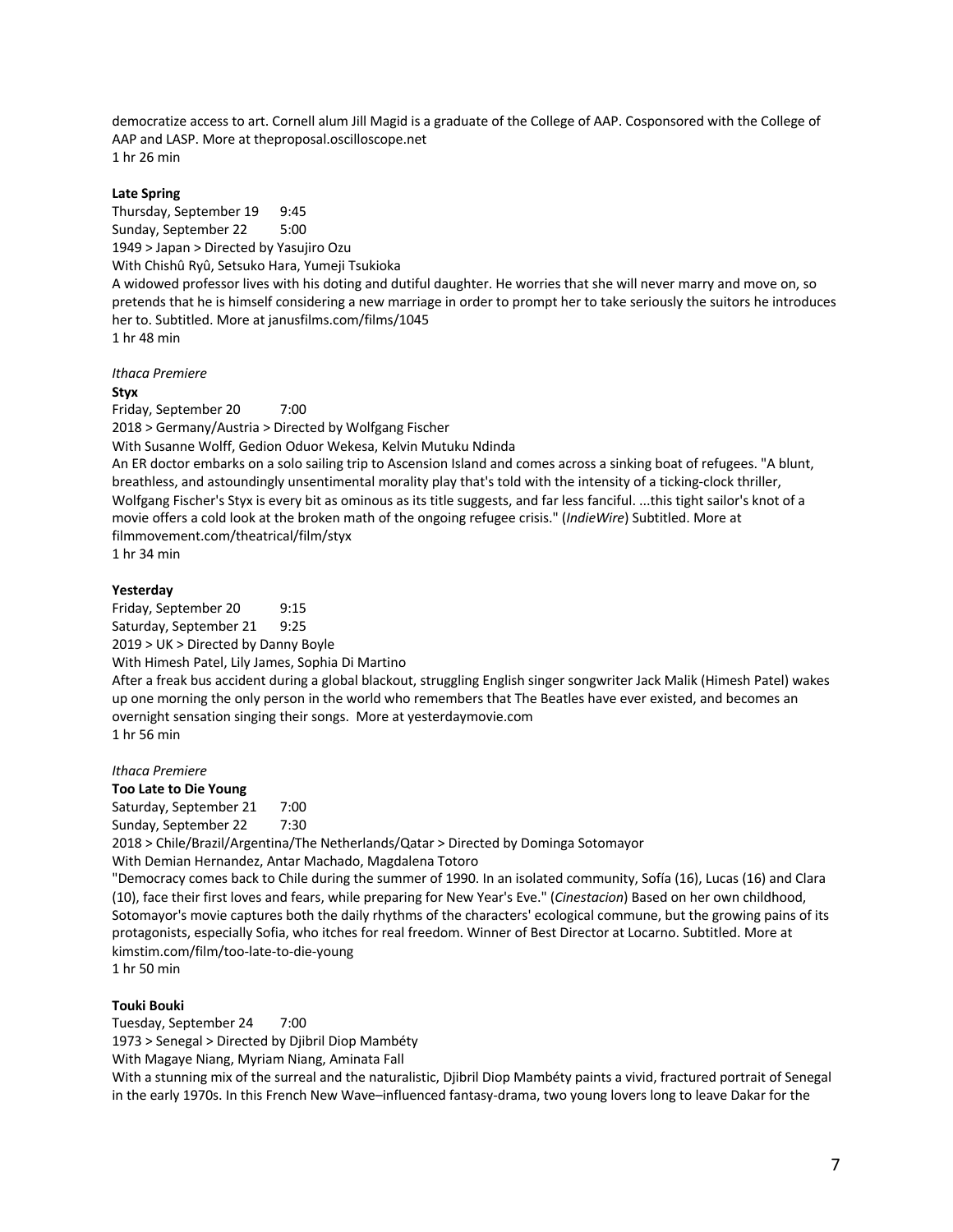glamour and comforts of France, but their escape plan is beset by complications both concrete and mystical. Characterized by dazzling imagery and music, the alternately manic and meditative **Touki Bouki** is widely considered one of the most important African films ever made. Subtitled. More at janusfilms.com/films/1884 1 hr 29 min

#### *Ithaca Premiere*

# **Anthropocene: The Human Epoch**

Wednesday, September 25 7:00

2019 > USA > Directed by Jennifer Baichwal, Nicholas de Pencier & Edward Burtynsky

With narration by Alicia Vikander

A stunning sensory experience and cinematic meditation on humanity's massive reengineering of the planet, the film is a years-in-the-making feature documentary from the award-winning team behind **Manufactured Landscapes** (2006), featuring the photography of Edward Burtynsky. This special nationwide one-night screening is timed to coincide with the U.N. Climate Summit in New York. More at theanthropocene.org/film 1 hr 27 min

#### *Ithaca Premiere*

#### **Through the Repellent Fence: A Land Art Film**

Thursday, September 26 7:00 2017 > USA > Directed by Sam Wainwright Douglas With Postcommodity Follow the art collective Postcommodity, three Native American artists who put land art in a tribal context, as they

construct Repellent Fence, a two-mile long outdoor artwork that straddled the U.S.-Mexico border in 2015. More at throughtherepellentfence.com

1 hr 14 min

## **For All Mankind**

Thursday, September 26 9:00 Saturday, September 28 7:00 1989 > USA > Directed by Al Reinert Compiled from the hours of amazing film footage shot during nine Apollo lunar missions and featuring music by Brian Eno, this Oscar-nominated documentary explores the surreal beauty of space flight, from takeoff to the awkwardness of moon walks to the parachuted return to Earth's gravity. More at janusfilms.com/films/1111 1 hr 20 min

# *Ithaca Premiere*

**The Third Wife** Friday, September 27 7:00 Sunday, September 29 5:00 2018 > Vietnam > Directed by Ash Mayfair

With Long Le Vu, Mai Thu Huong Maya, Nguyen Phuong Tra My

As the third wife of the wealthy landowner Hung, 14-year-old May has little status, unless she gives birth to a second male heir. This lusciously photographed story set in rural 19th-century Vietnam is a "rare debut that derives its freshness not from inexperience but from a balance between compassion and restraint that most filmmakers take decades to achieve." (*Variety*) Subtitled. More at filmmovement.com/theatrical/film/the-third-wife 1 hr 36 min

#### **Midsommar**

Friday, September 27 9:15 Saturday, September 28 9:00 Sunday, September 29 7:15 2019 > USA > Directed by Ari Aster With Florence Pugh, Will Poulter, Jack Reynor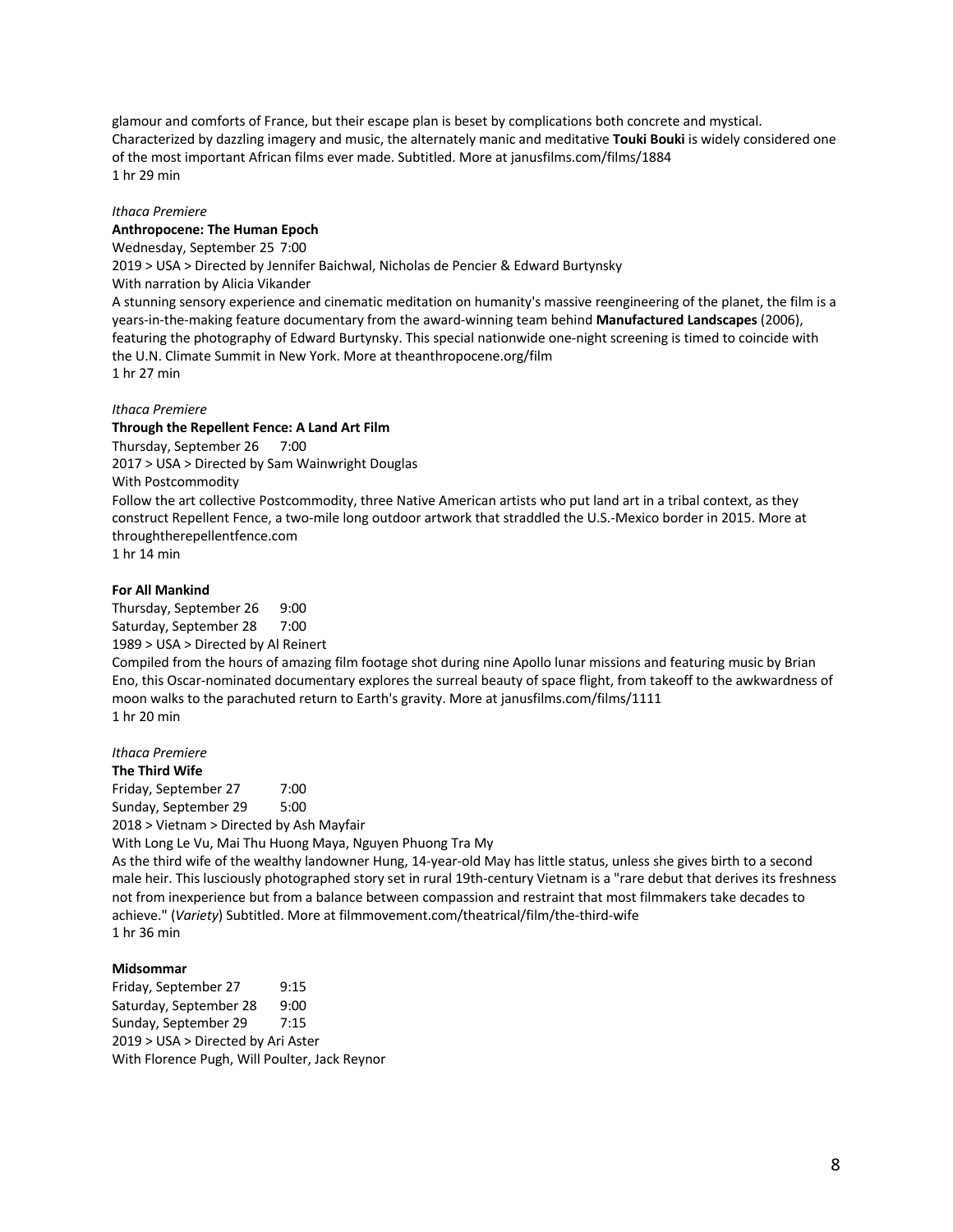A couple travels to Sweden to visit a rural hometown's fabled mid-summer festival. What begins as an idyllic retreat quickly devolves into an increasingly violent and bizarre competition at the hands of a pagan cult. More at a24films.com/films/midsommar

2 hrs 20 min

#### *Ithaca Premiere* **Soufra**

Wednesday, October 2 7:00 2017 > Lebanon/USA > Directed by Thomas Morgan The inspirational story of Mariam Shaar – a generational refugee who has spent her entire life in the Burj El Barajneh refugee camp just south of Beirut – who launches a successful catering company, "Soufra," and then expands it into a food truck business with a diverse team of fellow refugee women. Cosponsored with the Ithaca Palestine Film Series. Subtitled. More at soufrafilm.com 1 hr 13 min

# *Ithaca Premiere*

# **Nadie (Nobody)**

Thursday, October 3 7:00 w/filmmaker Miguel Coyula 2017 > Cuba > Directed by Miguel Coyula The story of Rafael Alcides, the once celebrated writer of the Cuban revolution, who is now disillusioned and forgotten. Director Coyula has created a pop-culture collage combining clips from old movies, photographs, and imaginary

conversations, all held together by the magnetic personality of raconteur Alcides. The film was barred from showing in Cuba. Subtitled. More at translatingcuba.com/category/authors/miguel-coyula 1 hr 10 min

# **Tampopo**

Thursday, October 3 9:15 1986 > Japan > Directed by Jûzô Itami With Tsutomo Yamazaki, Nobuko Miyamoto, Koji Yakusho "Jûzô Itami's **Tampopo** is a gastro-lucid, pygmalion-esque 'Ramen-Western' - a visual, culinary cornucopia where food, life, death, and sex simmer into one singular broth." (*Cinefamily*) Shown in a recent digital restoration. Subtitled. More at janusfilms.com 1 hr 54 min

*Ithaca Premiere*

# **Ága**

Friday, October 4 7:00 Sunday, October 6 5:00 2018 > Bulgaria > Directed by Milko Lazarov

With Mikhail Aprosimov, Feodosia Ivanova

Sedna and Nanook are an Arctic indigenous couple living self-sufficiently in a yurt in Siberia, but their world is changing: the ice melts earlier each year and wildlife is struggling to survive. When Sedna falls ill, Nanook sets out to find their estranged daughter, Ága, who left years ago. "Staggeringly photographed in widescreen and suffused with ethnographic detail and empathy for the traditions of its isolated characters, **Ága** is an immersive, one-of-a-kind visual experience." (*Film Forum*) Subtitled. More at bigworldpictures.org/films/aga

# 1 hr 36 min

# **Toy Story 4**

Friday, October 4 9:15 Saturday, October 5 7:00 & 9:20 2019 > USA > Directed by Josh Cooley With Tom Hanks, Tim Allen, Annie Potts

Sheriff Woody (Tom Hanks), Buzz Lightyear (Tim Allen), and the rest of the toys that Andy passed down to his daughter Bonnie, embark on a road trip adventure with Forky (Tony Hale), a spork that has been fashioned into a toy by Bonnie. Recommended for ages 5+. More at movies.disney.com/toy-story-4 1 hr 40 min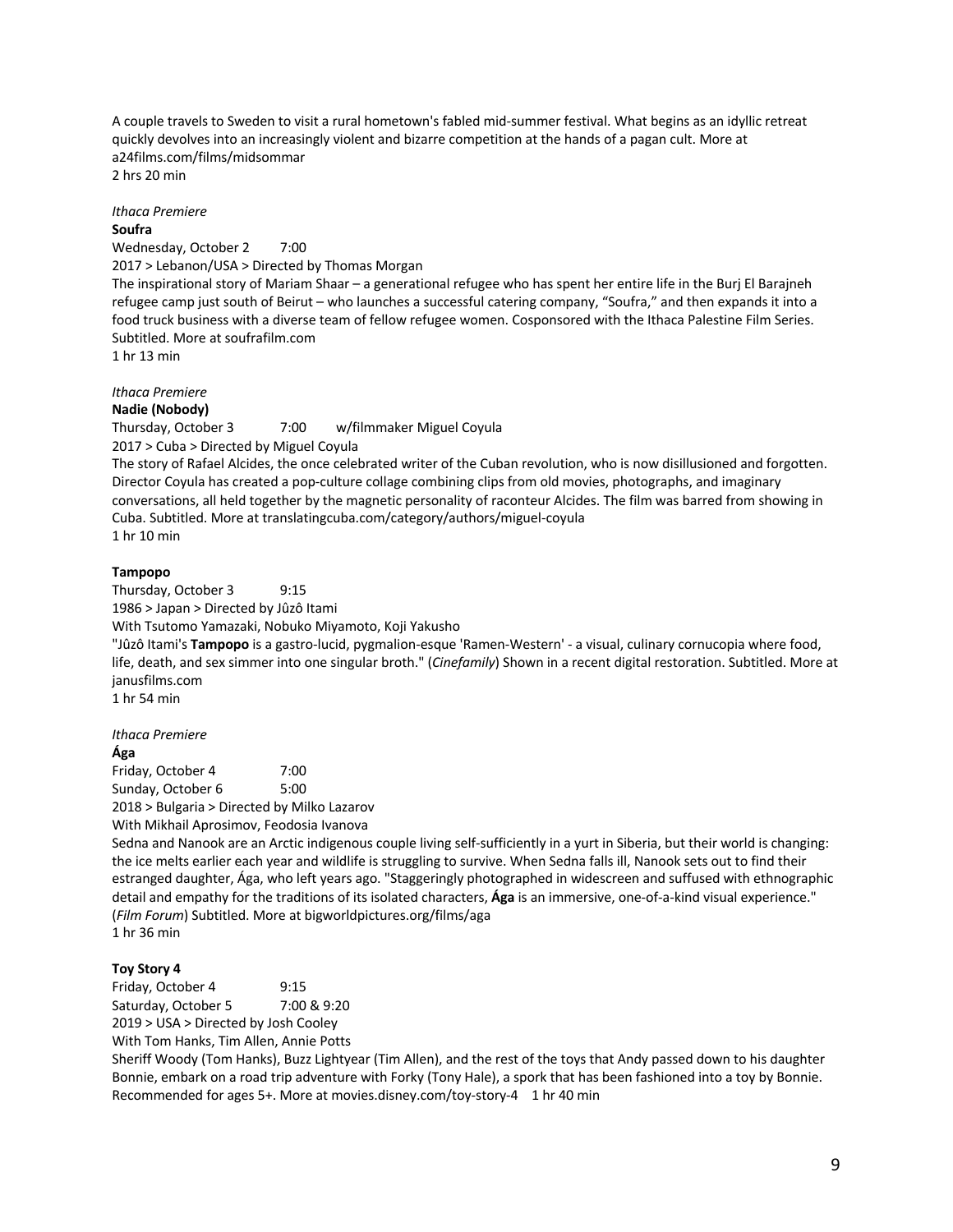# **Transit**

Sunday, October 6 7:15 2018 > Germany > Directed by Christian Petzold With Franz Rogowski, Paula Beer, Godehard Giese In the brilliant and haunting modern-day adaptation of Anna Seghers's 1942 novel Transit Visa, Georg, a German refugee, flees to Marseille assuming the identity of a recently deceased writer whose papers he is carrying. There he delves into the delicate and complex culture of the refugee community, becoming enmeshed in the lives of a young mother and son and falling for a mysterious woman named Marie. Subtitled. More at musicboxfilms.com/film/transit 1 hr 41 min

*Ithaca Premiere* **Rojo**

Tuesday, October 8 7:00 Friday, October 11 7:00 2019 > Argentina > Directed by Benjamin Naishtat

With Claudio Martínez Bel, Mara Bestelli, Alfredo Castro

"Deceptive appearances and fatal disappearances convey the rotten heart of 1970s Argentina in **Rojo**. Writer/director Benjamin Naishtat's subtle, twisting, state-of-the-nation drama works effectively as a noir-like thriller, and as an exploration of a country that has lost its moral compass." (*Screen Daily*) Subtitled. More at distribfilmsus.com/ourmovies/rojo

1 hr 49 min

#### *Ithaca Premiere*

#### **Grit**

Wednesday, October 9 7:00 w/filmmaker Cynthia Wade

2018 > USA > Directed by Cynthia Wade & Sasha Friedlander

A lyrical film that explores the ongoing ramifications of a mudflow disaster, caused by natural gas drilling, that wiped out 16 villages in East Java, Indonesia in 2006. Dian was 6 years old at the time and has grown into a politically active teenager fighting against the multinational company, Lapindo, whose actions caused the disaster. Her mother has reinvented herself as an unofficial mudflow tour guide who spends her days showing curious Indonesians the lunar-like wasteland where tourists snap photos of the boiling muck and thick steam that continue to spurt violently into the sky. Cosponsored with the Southeast Asia Program, the Society for the Humanities and Performing & Media Arts. Subtitled. More at gritdocumentary.com

1 hr 20 min

## *Ithaca Premiere*

#### **My First Film**

Thursday, October 10 7:15 w/filmmaker Zia Anger *Special pricing: \$10 general/\$8 students (\$2 off for All-Access Pass holders)* 2018 > USA > Directed by Zia Anger

A multimedia performance in which filmmaker Zia Anger interacts with media on screen and the audience using realtime text, spontaneous Google searches, audience directives and AirDrops. Through the performance, Anger probes and dissects her "abandoned" works to re-imagine the relationship between the audience, the filmmaker, the movie theater and cinema. Cosponsored with the Cornell Council for the Arts, the Media Studies Program and School of Communications at Ithaca College. More at ziaanger.com 1 hr 20 min

# *Ithaca Premiere* **Diamantino**

Thursday, October 10 9:25 Friday, October 11 9:25 2019 > Portugal > Directed by Gabriel Abrantes, Daniel Schmidt With Carloto Cotta, Cleo Tavares, Anabela Moreira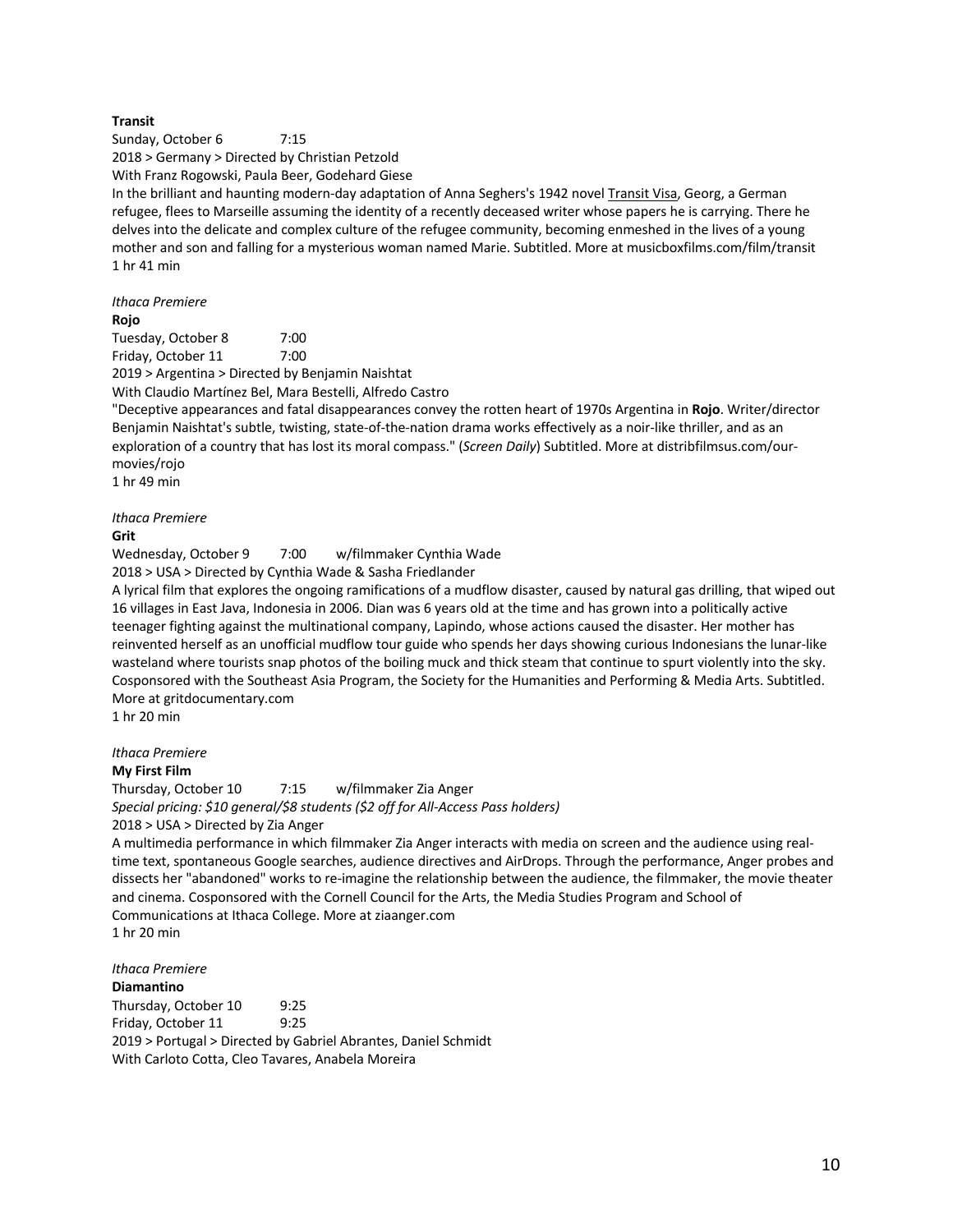Diamantino, the world's premiere soccer star, loses his special touch and ends his career in disgrace. Searching for a new purpose, the international icon sets on a delirious odyssey where he confronts neo-fascism, the refugee crisis, genetic modification, and the hunt for the source of genius. Subtitled. More at kinolorber.com/film/diamantino 1 hr 32 min

# *Ithaca Premiere*

**Chez Jolie Coiffure** Wednesday, October 16 7:00 2019 > Belgium > Directed by Rosine Mbakam Step inside a tiny underground hair salon in the immigrant Brussels district of Matonge and meet its charismatic owner, a Cameroonian immigrant named Sabine. Subtitled. More at icarusfilms.com/if-chez 1 hr 10 min

# **Bicycle Thieves**

Wednesday, October 16 9:00 1948 > Italy > Directed by Vittorio De Sica With Lamberto Maggiorani, Lianella Carell

This classic of Italian post-War neo-realism is a devastating story of a poor married man, his son, and the bicycle which provides their livelihood. Just when the family acquires a long-sought-after job, the bicycle is stolen. The film follows the desperate search of the father and son through the war-ravaged streets of Rome to find the treasured bicycle. Subtitled. More at janusfilms.com/films/1026

1 hr 30 min

# *Ithaca Premiere*

#### **Mariannes noires**

Thursday, October 17 7:00 FREE w/filmmaker Mame-Fatou Niang 2016 > France > Directed by Mame-Fatou Niang & Kaytie Nielsen

Recent violence and growing nationalism in France have brought fierce debates about the country's identity to the forefront. In **Mariannes Noires**, seven different French-born women of African descent confront their own unique identities and challenge the expectations of French society. Sponsored by the French Studies Program. Subtitled. More at mariannesnoires.com

1 hr 17 min

#### **The Farewell**

Thursday, October 17 9:35 Friday, October 18 9:30 Saturday, October 19 7:00 2019 > USA > Directed by Lulu Wang

With Awkwafina, Tzi Ma, Diana Lin

Chinese-born, U.S. raised Billi (Awkwafina) returns home to Changchun with other family members to bid farewell to their beloved matriarch, who doesn't know she has a terminal illness, in this funny, autobiographical and tender tale of deception. More at a24films.com/films/the-farewell 1 hr 38 min

*Ithaca Premiere*

#### **The Wild Boys**

Friday, October 18 7:00 Sunday, October 20 4:30

2017 > France > Directed by Bertrand Mandico

With Pauline Lorillard, Vimala Pons, Diane Rouxel

"[A] gender-bending, influence-scrambling adventure tale about five teenage miscreants sent on a boat journey with a mysterious Dutch captain who has promised to bring them back to their parents as obedient boys - or not at all. What the Captain hasn't mentioned is that his innovative therapy relies on a visit to an island where the earth opens up to envelop humans in its warm grasp, where trees reach out to kiss or kill you, and where males transform into females." (*Tournees Film Festival*) Subtitled. More at alteredinnocence.net/wildboys 1 hr 50 min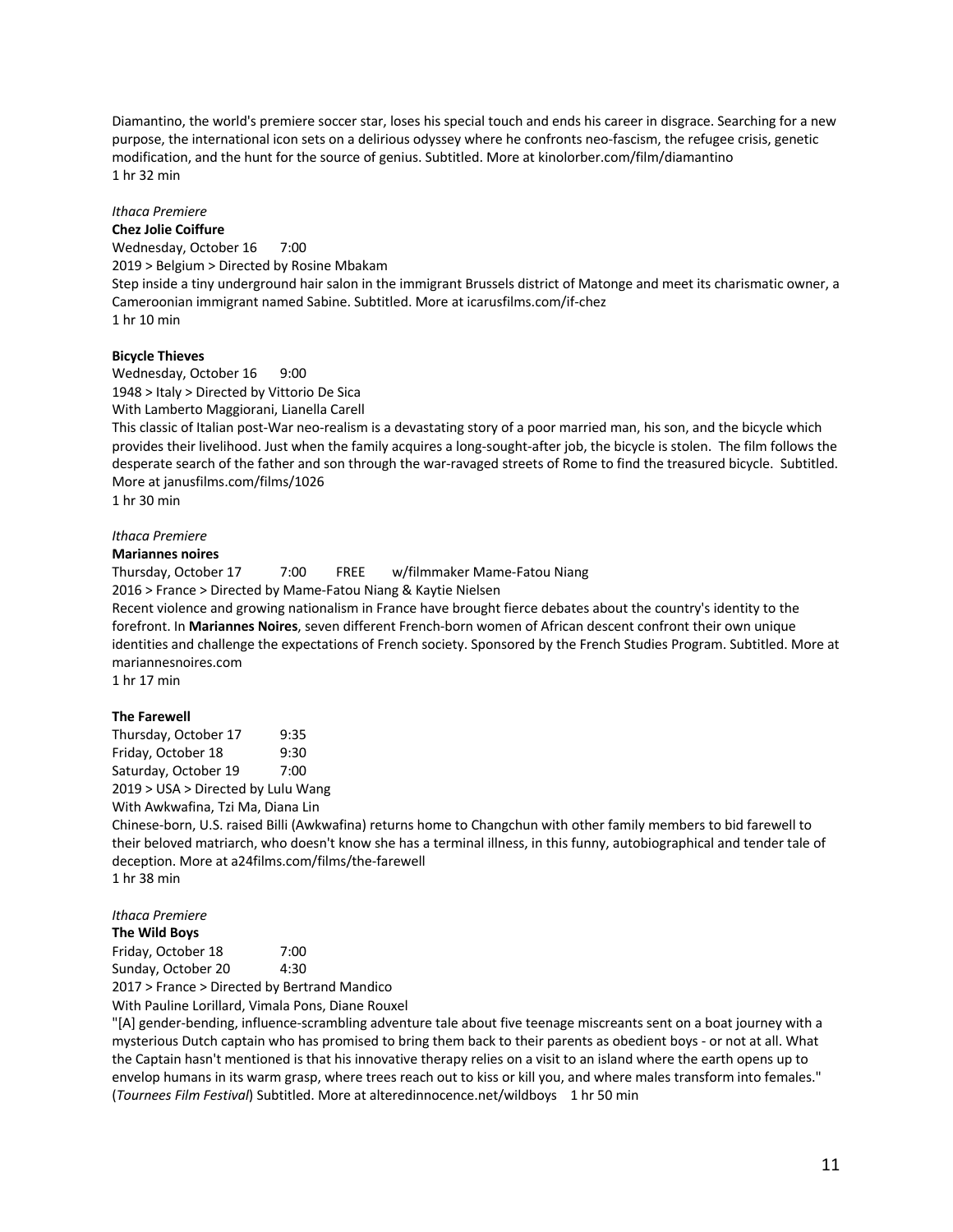## **High Life**

Saturday, October 19 9:15 2018 > UK/France/Germany/Poland/USA > Directed by Claire Denis With Robert Pattinson, Juliette Binoche, Mia Goth Claire Denis goes dystopian sci-fi in her first English-language feature, "colonizing a spaceship with roughnecks and chaos agents who couldn't be further from the sterile, calculating brainiacs who usually get launched into orbit." (*The Verge*) The sole survivors of this mysterious mission appear to be Monte (Pattinson) and his infant daughter. More at https://a24films.com/films/high-life 1 hr 53 min

## **War and Peace**

**Chapter I, Andrei Bolkonsky** (2 hrs 27 min) Sunday, October 20 7:00 Sunday, November 3 1:45 **Chapter II, Natasha Rostova** (1 hr 38 min) Sunday, October 27 7:00 Sunday, November 3 4:30 **Chapter III, The Year 1812** (1 hr 21 min) Sunday, November 3 7:00 **Chapter IV, Pierre Bezukhov** (1 hr 36 min) Sunday, November 3 8:30 Wednesday, November 6 4:30 *Note: All-Access Pass will provide admission to all parts* 1966 > USSR > Directed by Sergei Bondarchuk With Lyudmila Saveleva, Vyacheslav Tikhonov, Sergey Bondarchuk

Winner of the 1969 Oscar for Best Foreign Language Film, Bondarchuk's **War and Peace** sets the changing fortunes of several aristocratic families against the backdrop of Napoleon's invasion of Russia. On record as the most expensive Soviet film in history (more than \$700 million after inflation), it is also perhaps the greatest epic ever made: an exquisite production of spectacle and realism, the political and personal, that endures as a monumental achievement in filmmaking. This recent digital restoration will be screened in four parts. Cosponsored by the Dept of History. Subtitled. More at janusfilms.com/films/1909

7 hrs 2 min

# *Ithaca Premiere*

**Memoir of War** Monday, October 21 7:00 Wednesday, October 23 9:00 2018 > France > Directed by Emmanuel Finkiel With Melanie Thierry, Benoît Magimel, Benjamin Biolay In Emmanuel Finkiel's haunting adaptation of Marguerite Duras's semi- autobiographical novel... the famed author (Melanie Thierry) recounts an emotionally complex story of love, loss, and perseverance against a backdrop of wartime intrigue. Subtitled. More at musicboxfilms.com/film/memoir-of-war 2 hrs 7 min

#### **La Dolce Vita**

Tuesday, October 22 7:00 1961 > Italy > Directed by Federico Fellini With Marcello Mastroianni, Anita Ekberg, Anouk Aimee A long and episodic portrait of Rome - a debauched, dark, glamorous and ugly place - seen through the eyes of Marcello (Mastroianni), a cynical journalist. Subtitled. 3 hrs

*Ithaca Premiere* **Midnight Traveler** Wednesday, October 23 7:00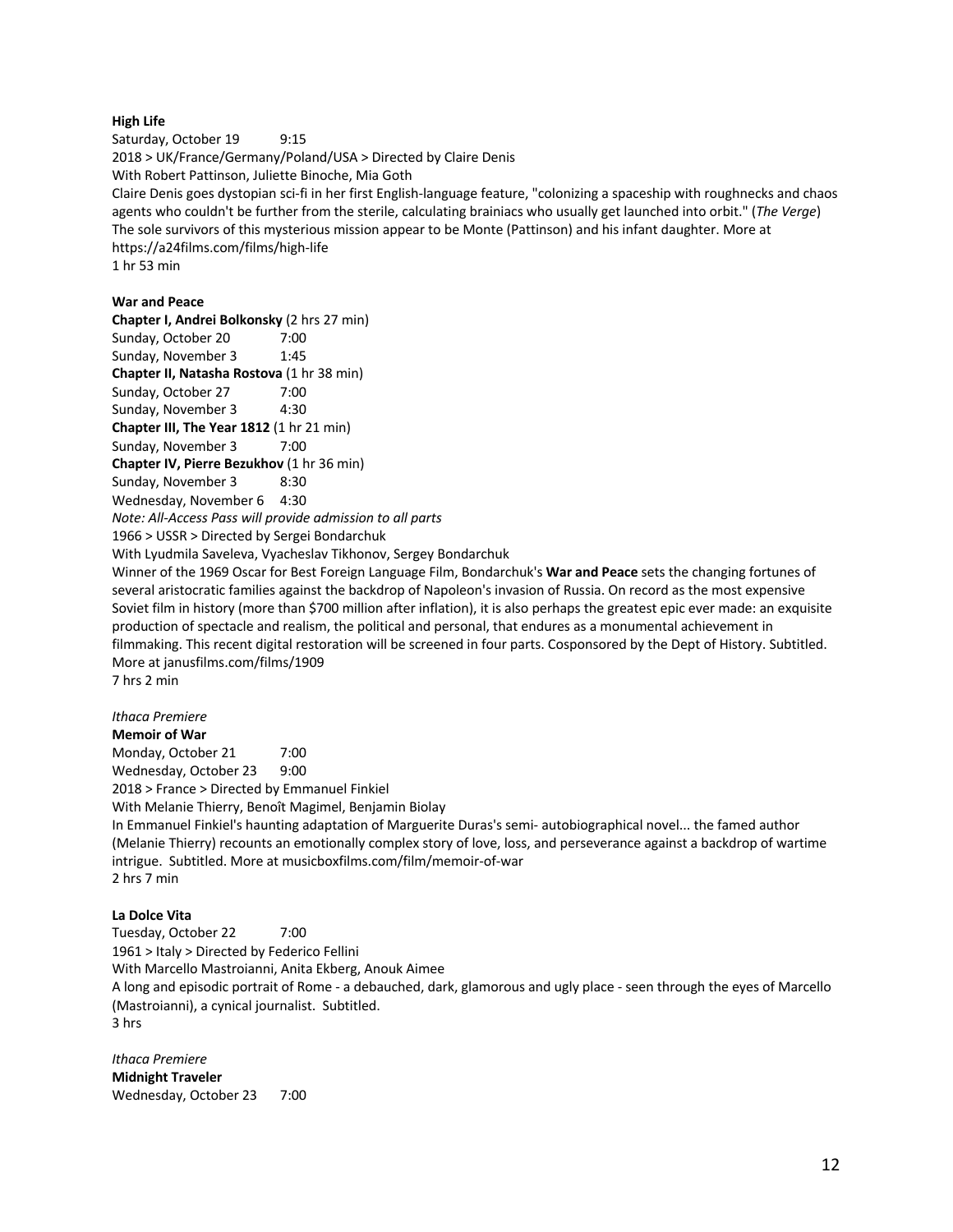#### 2018 > USA/Qatar/UK/Canada > Directed by Hassan Fazili

The story of Afghani filmmaker Hassan Fazili and his family on their 3500-mile, 3-year journey across Iran, Turkey, Greece, Bulgaria, and Serbia - ultimately arriving in Hungary – following a death threat from the Taliban. Shot entirely on mobile phones that capture everyday moments, the film is lightened by the presence of the filmmaker's two winsome young daughters. Subtitled. More at oscilloscope.net/films/ 1 hr 30 min

#### *Ithaca Premiere*

#### **Alternate Histories with Experimental Animator Kelly Sears**

Thursday, October 24 7:00 w/ filmmaker Kelly Sears

USA > Directed by Kelly Sears

Kelly Sears uses experimental animation techniques to create hybrid works that draw on narrative and documentary elements. She transforms an extensive trove of source materials, such as first aid handbooks, chronicles of space exploration, presidential and military newsreels, 35 millimeter photography manuals, aerobic and yoga guides, archival films, high school yearbooks, and disaster survival guidebooks, into new instructional and advisory texts that may lead the viewer astray and disoriented. Through these animations, we glean bits of history that are recognizable but unsteady. More at kellysears.com

44 min

#### **House** (Hausu)

Thursday, October 24 9:00 1977 > Japan > Directed by Nobuhiko Ôbayashi With Kimiko Ikegami, Miki Jinbo, Kumiko Ohba

Like some giddy, crazed version of **Final Destination** (2000), **House** provides a fat-trimmed index of inventive ways to die, all with tongue placed firmly in cheek. A schoolgirl and six of her classmates visit her ailing aunt's creaky country home, coming face-to-face with evil spirits, a demonic house cat, a bloodthirsty piano, and other ghoulish visions, all realized by Obayashi via mattes, animation, and collage effects. Subtitled. More at janusfilms.com/films/1341 1 hr 28 min

#### **Peppermint Soda**

Friday, October 25 7:00 Sunday, October 27 4:30 1977 > France > Directed by Diane Kurys

With Eleonore Klarwein, Odile Michel, Anouk Ferjac

"In describing the rocky relationship between fifteen-year-old Frederique and thirteen-year-old Anne, the daughters of a divorced Jewish shopkeeper, [director] Diane Kurys pays meticulous attention to detail, stringing together a series of delicate vignettes that have the flavor of lived experience. While Anne is a dreamy troublemaker, still somewhere between childhood and her body's rapidly approaching maturity, Frederique is discovering boys and politics in the heated context of Algerian independence." (*Tournees Film Festival*) A 40th anniversary 2K restoration. Subtitled. More at cohenfilmcollection.net/films/peppermintsoda

1 hr 41 min

#### **The Rocky Horror Picture Show**

Friday, October 25 9:20 Saturday, October 26 8:00 w/ costume party starting at 7:15pm! 1975 > UK > Directed by Jim Sharman

With Tim Curry, Susan Sarandon, Barry Bostwick, Meat Loaf, Little Nell

On a dark and stormy night a square straight couple stumbles into a castle filled with transsexuals from the planet Transylvania and everything, including time, gets a little bit warped. Free treats and prizes for best costumes on Saturday!

1 hr 41 min

*Ithaca Premiere* **Reason** Monday, October 28 4:45 FREE w/ filmmaker Anand Patwardhan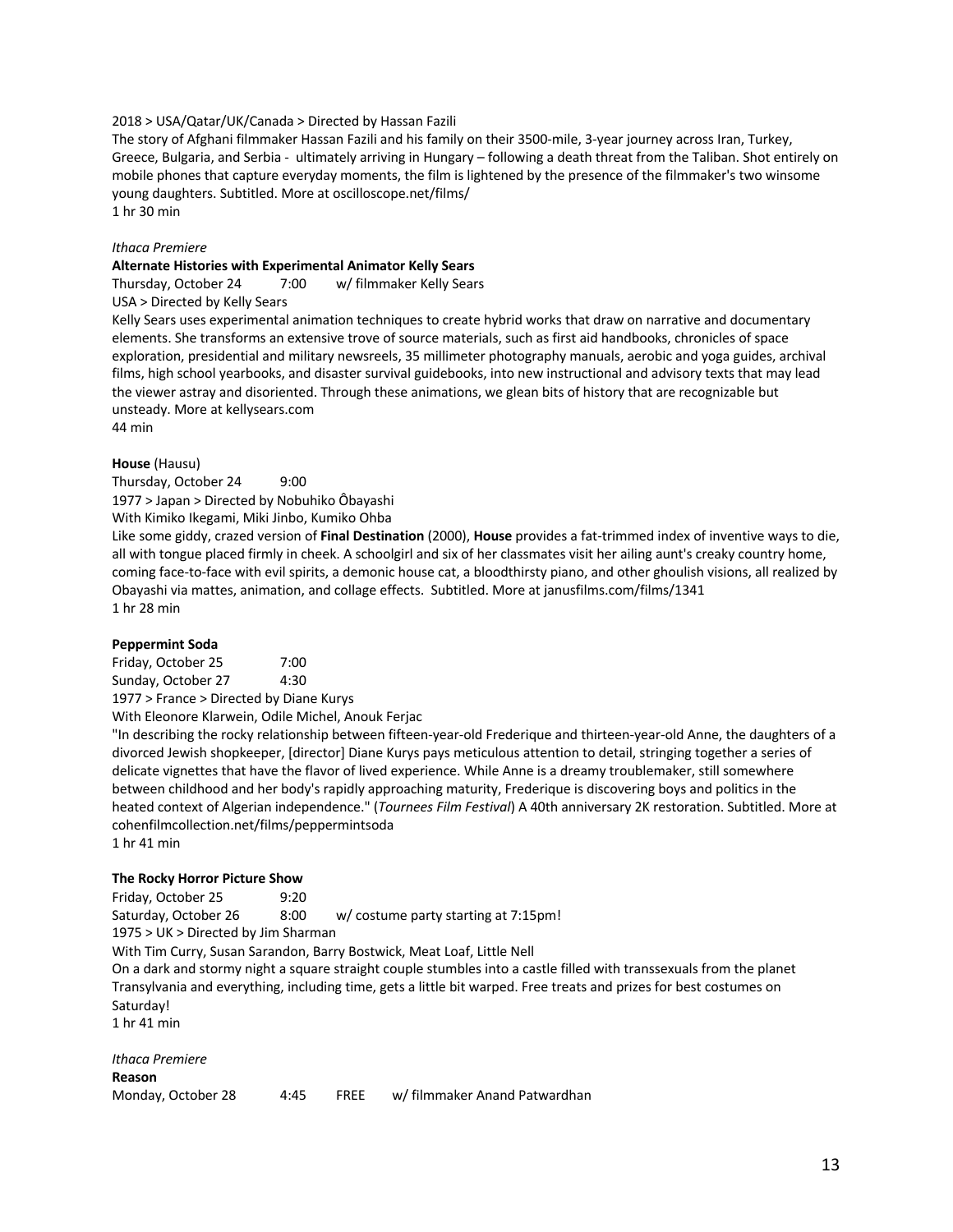#### 2018 > India > Directed by Anand Patwardhan

An examination of Indian society in which secular rationalists attempt to stem the rising tide of religious and nationalist fundamentalism. Told in eight chapters, there will be an intermission, during which complimentary pizza will be served. Sponsored by the South Asia Program. Subtitled. More at patwardhan.com/ 4 hrs

#### **The Hunchback of Notre Dame**

Tuesday, October 29 7:30 FREE Sage Chapel w/ live accompaniment by Dennis James 1923 > USA > Directed by Wallace Worsley

With Lon Chaney, Patsy Ruth Miller, Norman Kerry, Kate Lester

Celebrate Halloween with a screening of the chilling 1923 silent film classic starring Lon Chaney as Quasimodo with the musical score performed live by Dennis James on the Sage Chapel organ. Cosponsored with the Dept of Music. More at flickeralley.com/classic-movies-2/#!/The-Hunchback-of-Notre-Dame-1923/p/41384437 1 hr 50 min

#### *Ithaca Premiere*

#### **Tazzeka**

Wednesday, October 30 7:00 Thursday, October 31 9:00 2018 > France/Morocco > Directed by Jean-Philippe Gaud With Mahdi Belemlih, Ouidad Elma, Olivier Sitruk

"The love and traditions shared and passed down between generations of family is at the center of the story of Elias, a young man born and raised in the Moroccan village of Tazzeka. He learned the art of cooking from his grandmother and has grown up dreaming of making it in the world of cuisine." (*MSP Film Society*) Elias leaves home to pursue his dream in Paris. Instead he finds himself hiring out as a day laborer, and evading the immigration police in this gentle comedydrama. Subtitled. More at http://www.tazzeka-lefilm.com/tazzeka-the-movie. 1 hr 35 min

#### **Funan**

Thursday, October 31 7:00 Friday, November 1 7:00

2019 > France/Luxembourg/Belgium > Directed by Denis Do

With Berenice Bejo, Louis Garrel, Colette Kieffer

As she survives the grim work camps of Cambodia's Khmer Rouge, Chou is determined to locate her missing 4-year-old son and reunite her family in this debut animation from France's Do, based on his family history. "A stunning piece of animation in which the beauty of the visuals and the horror of the situation are inextricably intertwined. (*LA Times*) Subtitled. More at gkids.com/films/funan 1 hr 24 min

**Blinded by the Light** Friday, November 1 9:00 Saturday, November 2 7:00 & 9:30 2019 > UK > Directed by Gurinder Chadha

With Viveik Kalra, Kulvinder Ghir, Meera Ganatra

Amidst the racial and economic turmoil of the times, Pakistani teen Javed writes poetry to escape the intolerance of his hometown and the inflexibility of his traditional father. When a classmate introduces him to the music of Bruce Springsteen, Javed sees parallels to his working-class life in the powerful lyrics, discovering a cathartic outlet for his own pent-up dreams. More at warnerbros.com/movies/blinded-light 1 hr 57 min

#### **The Missing Link**

Saturday, November 2 2:00 *Special pricing: \$5 or All-Access Pass adults/\$4 kids 12 & under* 2019 > Canada/USA > Directed by Chris Butler With voices of Hugh Jackman, Zach Galifianakis, Zoe Saldana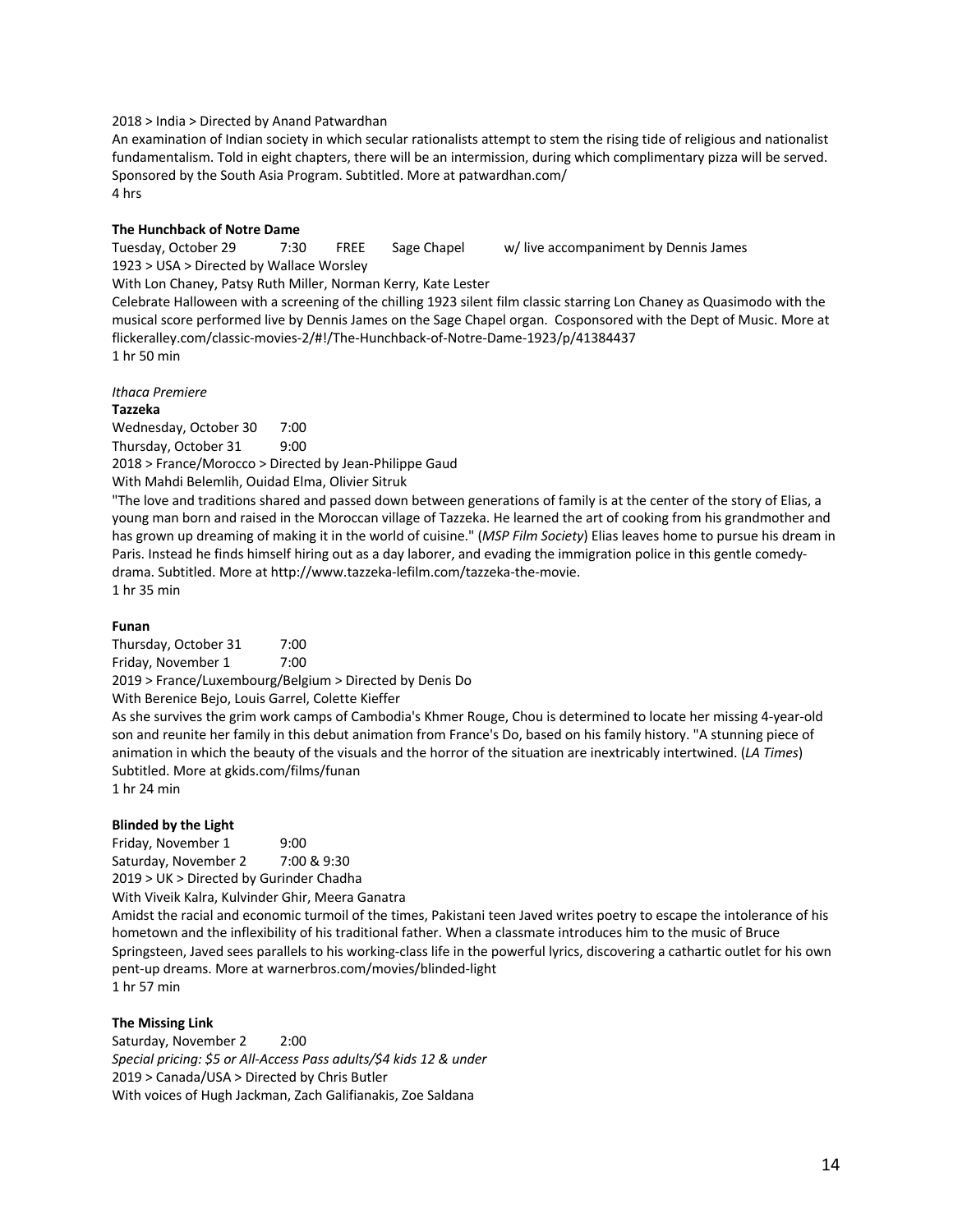From Laika Studio (**Coraline**, **Kubo and the Two Strings**) comes another funny and delightful stop-motion animated film about an unlikely trio of travelers. Mr. Link, 8 feet tall, 630 lbs and covered in fur, recruits cocky explorer Sir Lionel Frost and adventurer Adelina Fortnight to guide him on a journey to find his long-lost relatives in the fabled valley of Shangri-La. Recommended for ages 8+. More at missinglink.movie 1 hr 34 min

## **I am Cuba**

Tuesday, November 5 7:00 1964 > Cuba/Russia > Directed by Mikhail Kalatozov With Sergio Corrieri, Salvador Wood, Jose Gallardo

Filmed immediately following the Cuban missile crisis, this amazing pseudo-documentary explores the world of Batista's Cuba, deliriously juxtaposing images of rich Americans and bikini-clad beauties sipping cocktails with scenes of ramshackle slums filled with hungry children. Re-released in 1995 with the support of Francis Ford Coppola and Martin Scorsese, the film is a unique, wildly schizophrenic celebration of Cuban communist kitsch, mixing Slavic sensibility with Latin sensuality. New 4K restoration! Subtitled. More at milestonefilms.com/products/i-am-cuba-the-deluxe-edition 2 hrs 21 min

*Ithaca Premiere*

#### **Manta Ray**

Wednesday, November 6 8:15 2018 > Thailand > Directed by Phuttiphong Aroonpheng With Wanlop Rungkumjad, Rasmee Wayrana,Aphisit Hama Near a coastal village of Thailand, by the sea where thousands of Rohingya refugees have drowned, a local fisherman rescues an injured man and befriends him in this metaphorical story about the Rohingya crisis. Subtitled. More at diversion-th.com/mantaray 1 hr 45 min

# **Paris is Burning**

Thursday, November 7 7:00 Saturday, November 9 9:45 1990 > USA > Directed by Jennie Livingston With the legendary children of the houses of Labeija, Ninja, Pandavis, Saint-Laurent, and Xtravaganza Paris is Burning is the now legendary documentary about drag balls within New York's black and Latino gay communities. Shown in a new digital restoration! More at janusfilms.com/films/1913 1 hr 10 min

#### **There Will Be Blood**

Thursday, November 7 8:45 2007 > USA > Directed by Paul Thomas Anderson With Daniel Day-Lewis, Paul Dano, Ciaran Hinds

An epic American capitalist story exploring the life of uncompromising oilman Daniel Plainview (Day-Lewis, in an Oscarwinning performance), his adopted son and a mad preacher. "This is truly a work of symphonic aspirations and masterful execution." (*Village Voice*) Winner of the Oscar for Best Cinematography. 2 hrs 38 min

#### **Metropolis**

Friday, November 8 7:00 w/ live accompaniment by The Alloy Orchestra *Special Pricing: \$16 general/\$14 students (\$3 off for All-Access Pass holders)*

1927 > Germany > Directed by Fritz Lang

With Alfred Abel, Brigitte Helm, Rudolf Klein-Rogge

The definitive restoration of Fritz Lang's dystopian epic about life and revolution in a futuristic city was made possible after 25 minutes of footage, long thought forever lost, was discovered in Argentina in 2008. Tonight the Alloy Orchestra returns for an encore performance of its updated original score for the legendary film. More at kino.com/metropolis 2 hrs 27 min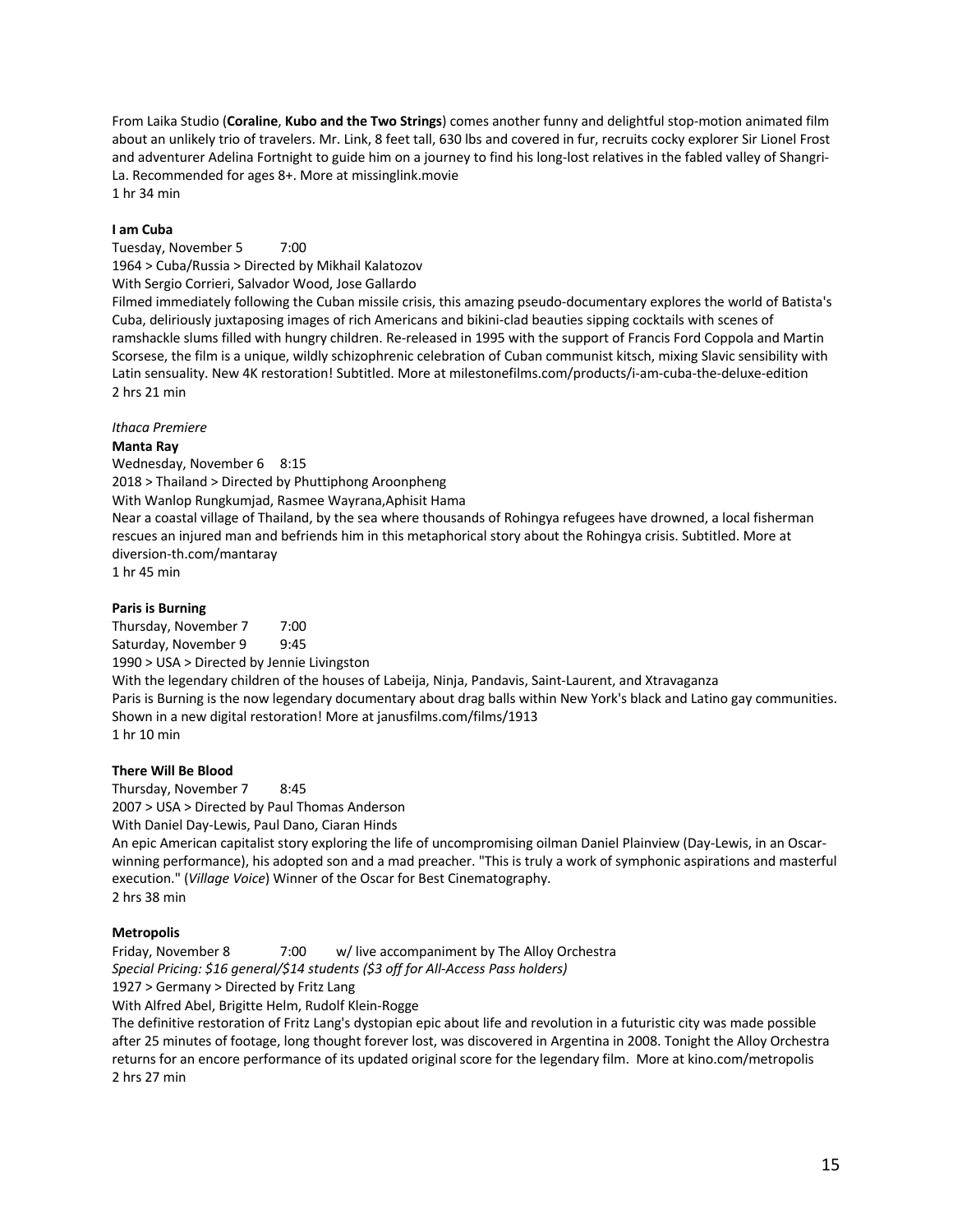#### *Ithaca Premiere* **NYICFF Kid Flicks**

Saturday, November 9 2:00 *Special pricing: \$5 or All-Access Pass adults/\$4 kids 12 & under* 2017/18 > Directed by Various

These twelve short films - animated, live action & documentary - are brimming with fun and clever stories of growth and transformation. Originating from 9 different countries (Australia, Colombia, France, Guatemala, Russia, South Africa, Switzerland, UK & USA), young viewers will get a virtual trip around the world! Presented in partnership with the New York International Children's Film Festival. Program line-up online. Recommended for ages 3 - 7. More at nyicff.org/programs/kid-flicks-one-2

1 hr

# **Gallery of Monsters**

Saturday, November 9 7:00 w/ live accompaniment by The Alloy Orchestra *Special Pricing: \$14 general/\$12 students (\$3 off for All-Access Pass holders)*

1924 > France > Directed by Jaque Catelain

With Jaque Catelain, Lois Moran, Jean Murat

When Ralda's father forbids her marriage to Riquet, she runs off with her fiance to join the circus, where they become a dancer and a clown, but are abused by their tyrannical employer. After a lion nearly kills Ralda when she refuses the tyrant's advances, they join forces with their fellow performers to plot revenge. The Alloy Orchestra's score was commissioned by Indiana University Cinema and the Indiana University Office of the Bicentennial. Subtitled. More at alloyorchestra.com

1 hr 15 min

*Ithaca Premiere*

#### **Shoah: Four Sisters**

Sunday, November 10 4:30

2018 > France > Directed by Claude Lanzmann

With Ruth Elias, Paula Biren, Ada Lichtman,Hannah Marton

In his towering documentary, **Shoah**, the late Claude Lanzmann "relied on firsthand testimony to compile the story of the destruction of European Jewry, using almost none of the archival photographs, film footage, and documents familiar from many other documentaries. In their place were extended interviews..." (*Slant*) In this final film, he focuses on four Eastern European Jewish women who survived the deportation. There will be an intermission. Subtitled. More at cohenfilmcollection.net/films/foursisters 4 hrs 33 min

**Killer of Sheep** Tuesday, November 12 7:00

1978 > USA > Directed by Charles Burnett

With Henry Sanders, Kaycee Moore, Angela Burnett

A classic masterpiece of independent African American cinema and one of the first 50 films to be added to the National Film Registry, Charles Burnett's virtuosic drama was made for \$10,000 while he was in film school at UCLA. Burnett served as the film's writer, director, editor, producer and cameraman. Shot in LA's Watts neighborhood in the mid-1970s, the meditative film follows a few random incidents in the life of the introspective, depressed Stan, a slaughterhouse worker with insomnia. More at killerofsheep.com 1 hr 23 min

*Ithaca Premiere*

# **Taste of Cement**

Wednesday, November 13 7:00

2017 > Lebanon > Directed by Ziad Kalthoum

A poetic, observational film about exiled Syrian construction workers who spend their days building skyscrapers in Beirut and their evenings confined to dismal barracks where they watch scenes of bombing and destruction back home. Subtitled. More at torchfilms.com/collections/refugees/products/taste-of-cement 1 hr 25 min